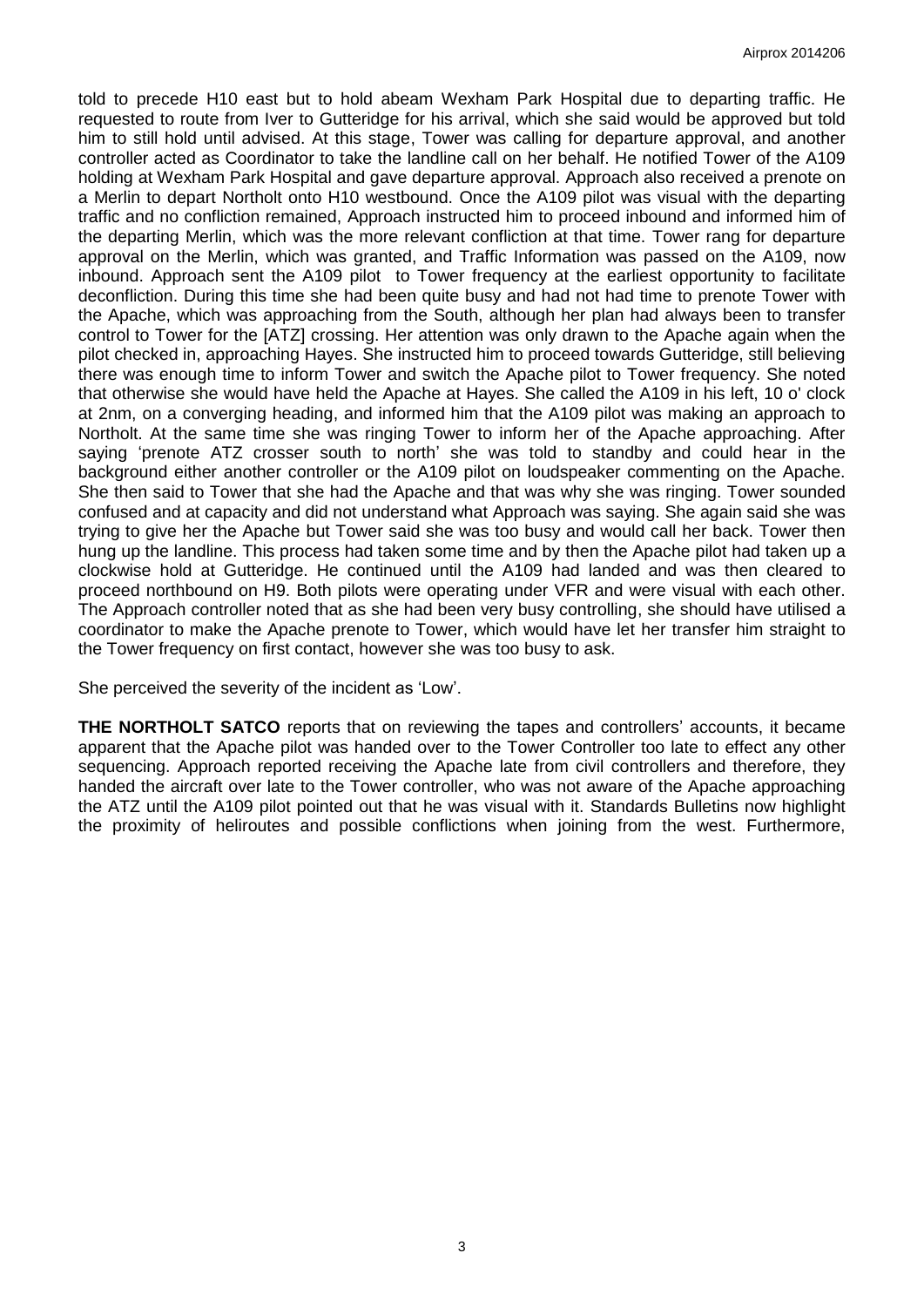

Figure 1: A109 squawking 7030; Apache squawking 7044

At 1425:53 (Figure 2), the A109 pilot enquired with Tower about the Apache in his 3 o'clock (range 2.2nm on radar replay). At approximately 1425:57, Approach called Traffic Information to the Apache pilot, "[Apache C/S] *traffic left 10 o' clock two miles converging, heading slightly above, inbound to Northolt.*"



Figure 2: A109 visual with the Apache at 2.2nm at 1425:53

The A109 pilot requested further Traffic Information on the Apache at 1426:02 (Figure 3).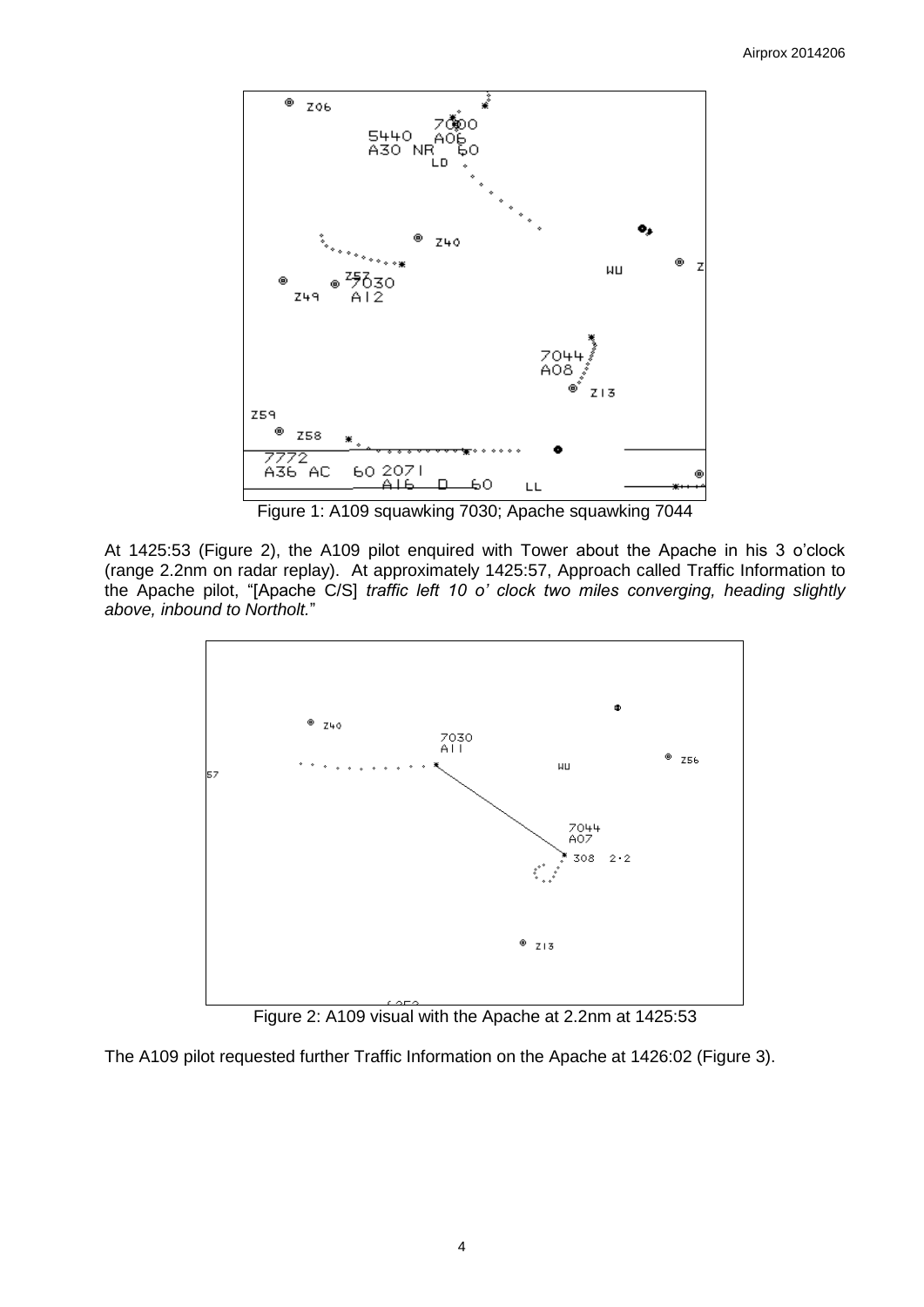

Figure 3: A109 requested a further update at 1426:02

At 1426:39 (Figure 4), the A109 pilot again mentioned concern about the Apache.



Figure 4: Aircraft geometry at 1426:39

The CPA is estimated at 1426:55 (Figure 5) at 0.2nm horizontally and co-height.



Figure 5: CPA at 1426:55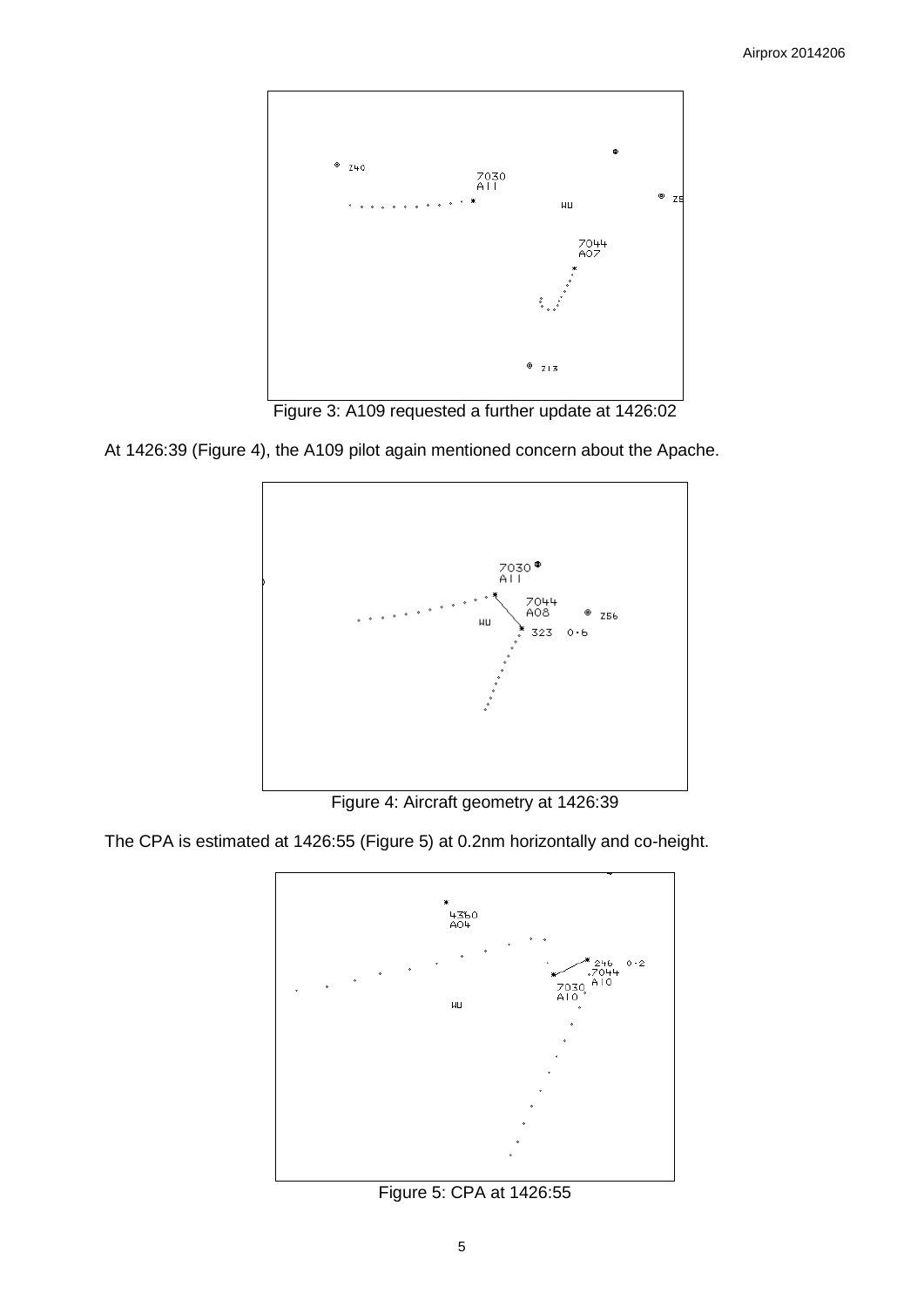The Tower controller was experiencing a busy spell and the ATCO I/C plugged into the Ground position to assist. Tower had prioritised the airways departure and the Merlin VFR departure, prior to dealing with the A109 inbound. Having called Traffic Information on known traffic to the departures, the A109 pilot's query on the unknown Apache caused confusion in Northolt Tower. Approach was on the landline to pass the required information, however, the busy frequency and incomplete mental picture, resulted in the Tower controller reaching capacity; Approach was unable to pass information on the Apache. Approach had also been busy, resulting in a later than desired call to Tower. Traffic Information had been called to the Apache pilot and Approach believed that there was time to hand over the aircraft. An earlier prenote of the Apache would have allowed Tower to provide Traffic Information and produce a more robust sequence plan, however, the Apache pilot had called when 3nm south of Northolt, 1min prior to Traffic Information and 2min prior to CPA. To add more contexts, busy frequencies, a number of competing conflictions and a lengthy landline conversation, exacerbated the situation and added to the workload. The A109 was delayed inbound due to departures and workload demands and a late call by the Apache to Approach, meant delayed ATC liaison. As a result of these factors, both pilots were held in the Gutteridge area. The A109 pilot had repeatedly reported visual with the Apache and the Apache pilot was given Traffic Information on the A109 at 2nm.

The crews involved were operating under VFR in the Class D London CTR and responsible for their own collision avoidance. Both crews were aware of their lookout responsibilities and the occurrence reports stated visual contact at ranges of 2km for the Apache pilot and 1½nm for the A109 pilot. The Apache pilot was holding whilst attempting to gain situational awareness on other traffic. The A109 pilot felt 'pinned in' by the situation and, despite gaining visual contact, information on the Apache may have provided more assurance and afforded the pilot a clearer path for deconfliction.

The normal barriers to an Airprox would be ATC procedures and information, ACAS/TAS alerting and lookout. In this instance, lookout was effective and the crews were visual at range; TCAS was not required, although it was not fitted to the Apache. The crews continued in a closing geometry until the Apache passed behind the A109 in the Gutteridge Hold; both pilots were informed to hold at Gutteridge. The A109 pilot, despite being visual, was concerned with the closing geometry with the Apache and the fact that the track was unknown to Tower. Better liaison within ATC would have produced a deconfliction plan and more assurance to both crews. The controllers had high workloads and the Apache sighting by the A109 pilot had caused confusion in Tower; the situation was compounded by a protracted landline call that stretched capacities further.

A unit investigation found that the Apache routing required a change of frequency from Heathrow to Northolt Approach to Northolt Tower, possibly within 1-2nm. This procedure did not give controllers time to pass information and handover tracks, especially when they were busy or if they became distracted. The procedure has now been changed, such that traffic is passed directly from Heathrow to Northolt Tower.

# **UKAB Secretariat**

The A109 and Apache pilots shared an equal responsibility for collision avoidance and not to fly into such proximity as to create a danger of collision<sup>3</sup>. If the incident geometry is considered as converging then the A109 pilot was required to give way to the Apache<sup>4</sup>, unless ATC authorised otherwise.

 $\overline{\phantom{a}}$  $3$  Rules of the Air 2007 (as amended), Rule 8 (Avoiding aerial collisions).

<sup>&</sup>lt;sup>4</sup> ibid., Rule 9 (Converging).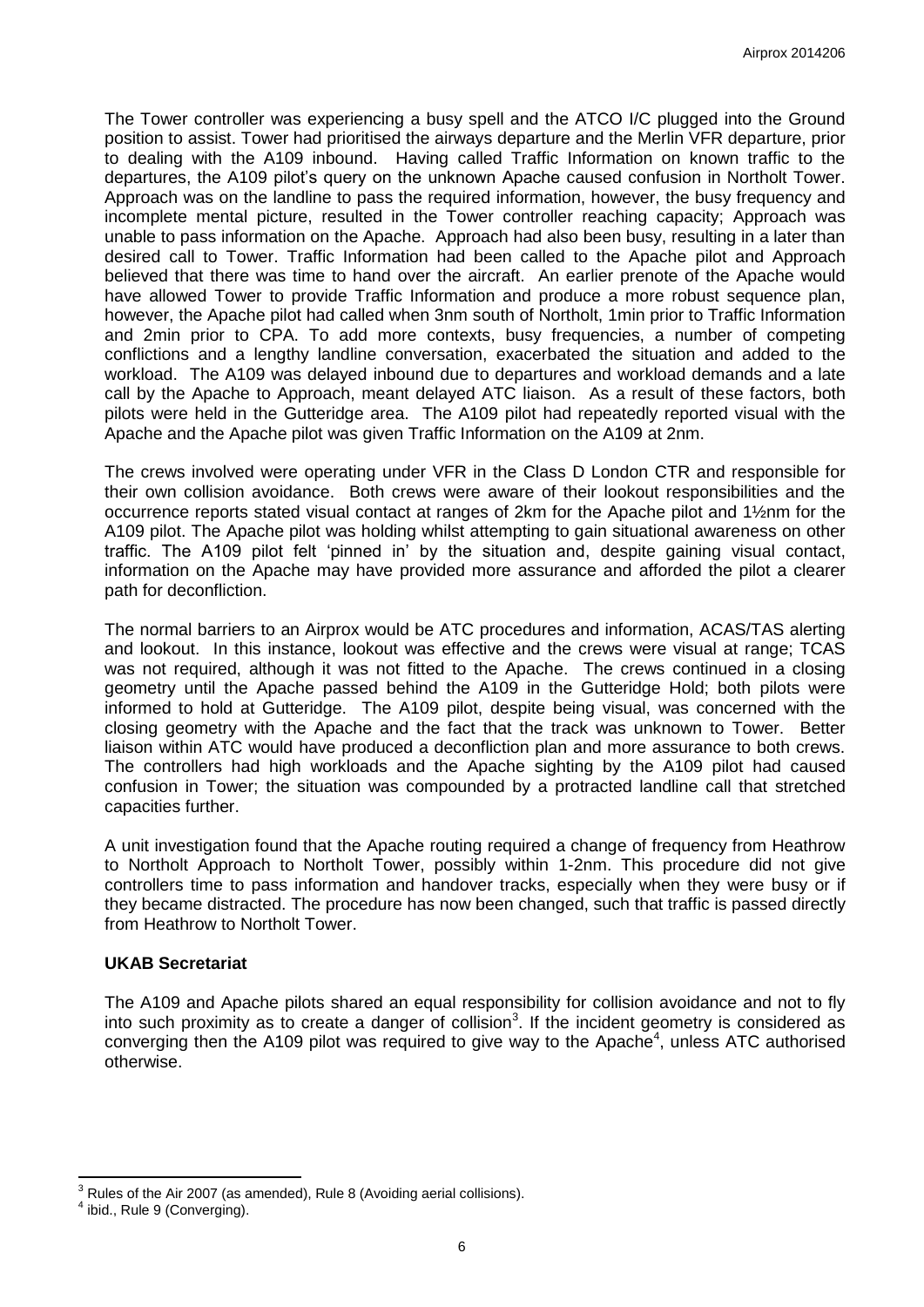# **Comments**

### **HQ Air Command**

All VFR/SVFR helicopter flying in the London CTZ is subject to ATC clearance. In addition, pilots are required to fly the precise routes as depicted on the map entitled Helicopter Routes in the London Control Zone; 'Corner cutting' is to be avoided. In order to obtain sufficient lateral separation from opposite direction traffic, pilots may temporarily deviate to the right of the route. These procedures, in conjunction with ATC information and clearances, are often sufficient to avoid confliction in the high density traffic area within the London CTZ. However, the process may create circumstances where aircraft are funnelled into relatively close proximity.

Notwithstanding this, a high level of situational awareness is required by operators and Air Traffic personnel alike in order to sequence traffic and maintain safe separation. In this situation, the expected level of Traffic Information was not provided to the A109 pilot, resulting in concern due to his lack of appreciation of the Apache pilot's intentions. However, good lookout and sound decision making resulted in the successful resolution of the confliction, with a low risk of collision assessed by both crews.

It is worthy of note that the effectiveness of the TAS barrier may be called into question in this instance, as the A109 pilot reported that he was unsure if an alert occurred due to concentration on radio traffic and visual avoidance.

### **JHC**

The situation was allowed to develop due to a procedure that placed a high workload on both controllers and aircrew. There was a requirement for swift frequency changes without the benefit of sufficient time to allow controllers to make and receive liaison calls if they were working close to capacity. It is noted that the procedure for Heathrow to Northolt Tower transit has been changed following a Unit Investigation.

#### **Summary**

An Airprox was reported when an Agusta A109 and an AH64 Apache flew into proximity at 1427 on Wednesday 22<sup>nd</sup> October 2014. Both pilots were operating under VFR in VMC, the A109 pilot in contact with Northolt Tower and the Apache pilot in receipt of a Radar Control Service from Northolt Approach.

# **PART B: SUMMARY OF THE BOARD'S DISCUSSIONS**

Information available included reports from the pilots of both aircraft, transcripts of the relevant RT frequencies, radar photographs/video recordings, reports from the air traffic controllers involved and reports from the appropriate ATC and operating authorities.

The Board focussed first on the air traffic control aspects of the Airprox. Members were surprised that the Approach controller had cleared both helicopter pilots to route towards the same reporting point without passing Traffic information to both pilots prior to handing them over to the Tower controller. However, the Board noted that the procedure extant at the time of the occurrence required Heathrow to hand traffic over to Northolt Approach, who would in turn hand the traffic over to Northolt Tower. They agreed that this lengthy procedure meant that there was urgency for Northolt Approach to pre-note Tower, and little time was left for Traffic Information to be passed. The Board recognised that the Approach controller's plan had been to pass the pre-note on the Apache to Tower so that Traffic Information could be passed to the A109 pilot (who was already on the Tower frequency) but that, unfortunately, the Tower controller had become overloaded and could not assimilate the information that Approach was trying to pass on. As a result, the Board agreed that ATC had lost the ability to enhance the pilots' situational awareness. Members agreed that both the Approach controller's decision to clear both pilots to the same point, and the lack of co-ordination between the